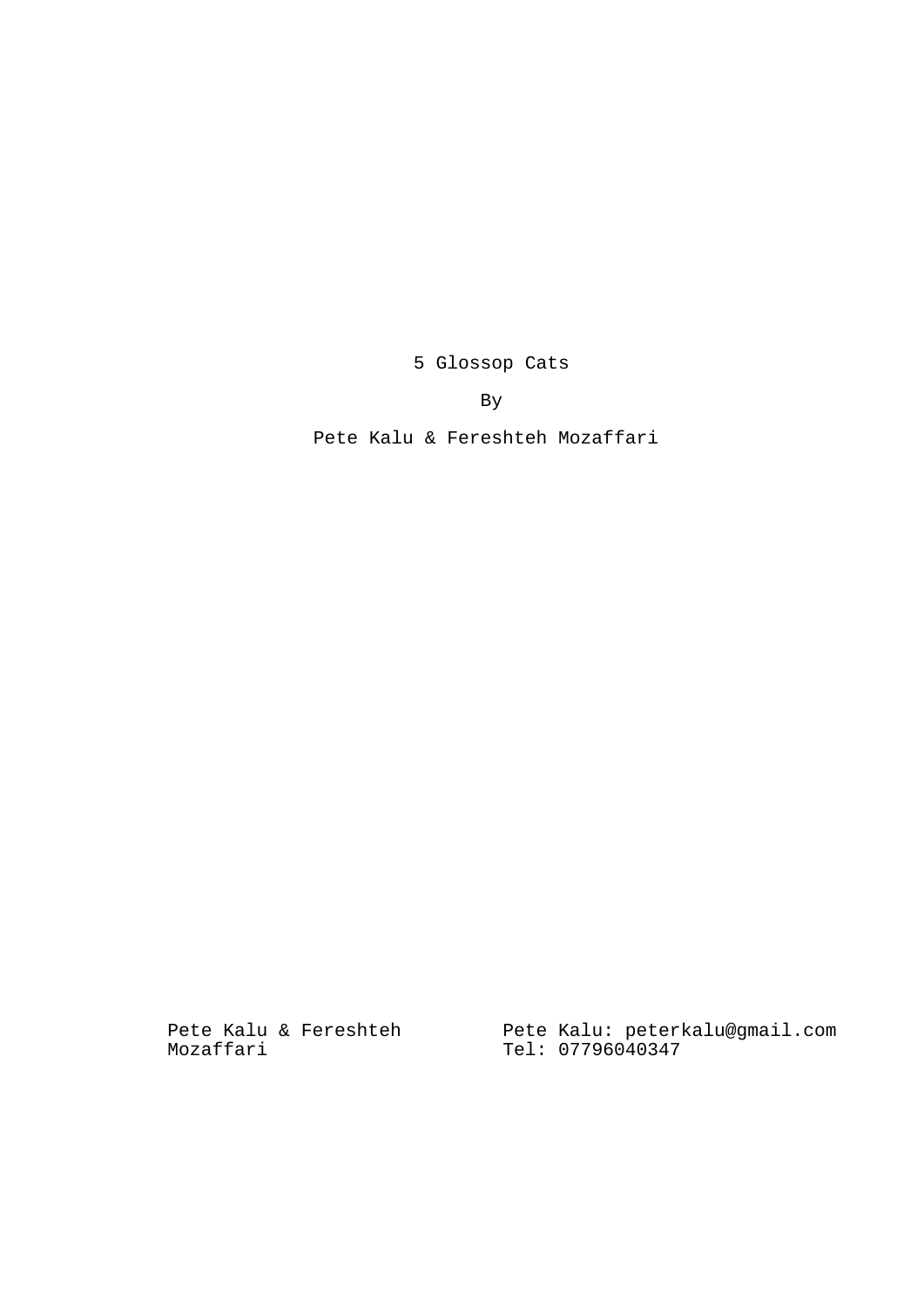### 5 GLOSSOP CATS

# SCENE: 1: HELIOS,THE BALLOON CAT

# Daytime in park

### SOUND: BIRDS ETC

HELIOS:

Nearly there. After decades of Doggist propaganda, we will finally have a corrective. I, Helios have volunteered to be the airborne hero for all cat-kind. The balloon is ready, the insulation foaming produced by Glossop's finest (Kooltherm Insulation if you must know). Richard Branson himself has inspected. All is well. I'm sure Branson will not mind one feline passenger. You must understand the weariness of the cat nation, listening for so long to the exploits of Laika, that fool dog the Russians launched in their Sputnik 2. We need our own hero. Since Laika, there has been Ham the Chimp, Horsefield's Tortoise, the Japanese tree frogs.(SIGH) Enough already. Yes yes yes we have had cats in space before, but the PR was terrible. Who knows their name? Yes yes yes, this is only a flight across the Atlantic not into space, but it is flight. And our zero publicity is a scandal. I,Helios will change all that. I will sneak into the basket with Branson, that Master of Promotion, and, lo, when we go up in the balloon and he discovers me, I will become famous. "Glossop Cat Breaks Transatlantic Balloon record". "Branson Praises Glossop Cat Co-Pilot". "Branson Changes Will, Leaves All To Heroic Cat... " Now of course you may think the contrary, he will throw me out of the balloon: Why carry the extra weight? Why share the rations? Publicity, that's why. He loves the limelight and I make his story bigger. I get him into the weekly mags, the Cat Monthlys, the Waiting Room glossies. Which newspaper would refuse a story like that? Modesty aside, I have been chosen for this job from among Glossop's glorious feline species because of my incredible beauty, I'm ready for my close-ups. And I have my speech buffed for the landing. No doggerel this. Listen, it will have you purring: 'One soft step for a cat, one giant pounce for catkind'. You like? Here he comes.

SOUND: FOOTSTEPS, GENERAL COMMOTION OF A CROWD. TREE BRANCHES SWAYING.

This field is windswept and wide open. From my tree here I will have no problem rushing up and my glossy black coat merges purrfectly with these thundery Glossop clouds. Ah. The man himself arrives. Richard, all swaddled and smiling. Flash photography. His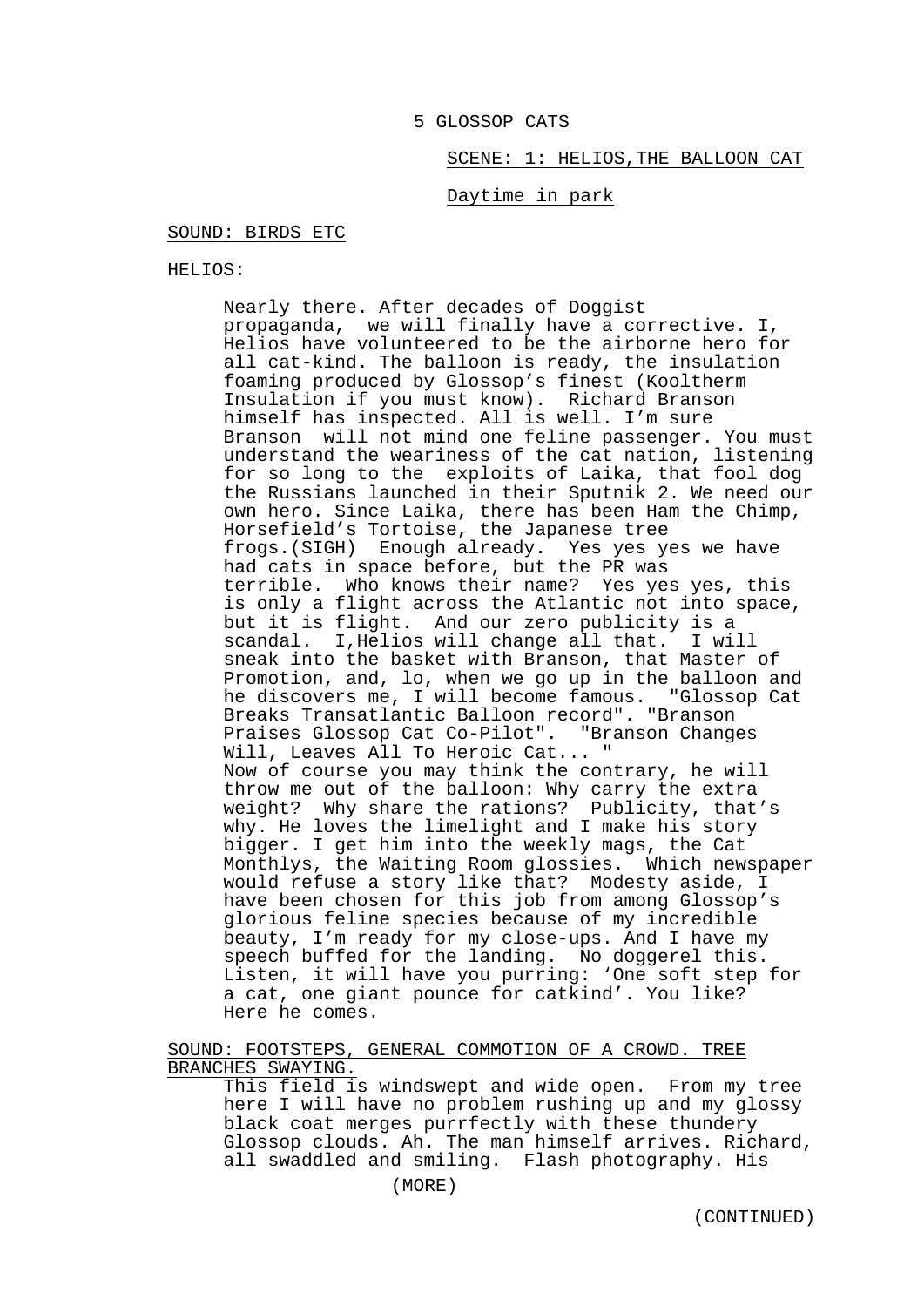HELIOS: (cont'd) entourage. People milling. The balloon canopy spreading out. The burners in place. Now is the time. Let's do this.

SOUND: BARK OF A DOG, HISS OF A CAT

MALE HUMAN VOICE: What's going on, here?

### SOUND: GROUP LAUGHTER OF HUMANS

MALE HUMAN VOICE: Sorry about this, Mr Branson. You almost had an extra passenger.

### SOUND: GENERAL LAUGHTER OF HUMANS

HELIOS:

Get off me! Hands off my paws! I'll take your eye out! This is an affront! Get me the Cat Embassy! No, you don't understand, I am meant to be on board! Richard! Richard! You'll get more publicity with a cat!

# SCENE 2: FIRESTARTER

### FIRESTARTER:

Don't get vertigo. Do you like the view from here? Special isn't it? Did you know Teak Oil can spontaneously combust? Mirror glass can concentrate the sun's rays, positioned correctly, and ignite stuff? Fire. The Great Chicago Fire. The Great Fire of London. Great fires bring great things. Spin round on all paws. See the fields? Farmers burning stubble - adds potash to the soil. Caesar burnt his bridges coming to England. Fire. Glossop is a wet place. The mills are all by the waterside. Water everywhere. Floods. When the mills were done, dying their watery death, the only way forward was to invoke fire, its opposite element. Any alchemist will tell you. Ask the Old Grey Lady of Howards Town Mill; ask the metals guys at Glossop Superalloys; ask the Glossop Chemicals crew. Heat. Fire. The solution was beaming down at us, that great burning orb up there, Sun. Fire. Waterside Mill burnt down. Wrens Nest burnt down. Howards Town Mill burnt down. Chicago blamed Old Lady Leary's cow. London blamed the bakers. Glossop blames me.

Tabula Rasa. Fire has set us free. They knew, the forefathers. Ouch! My feet are getting hot, this chimney's tin-capped. OK jump! Now walk, use all four paws on claw, keep your tail up. Look across. These mill chimneys bursting the clouds. The highest buildings represent your Gods, right? There. See? Chimneys built higher than church steeples, higher

(MORE)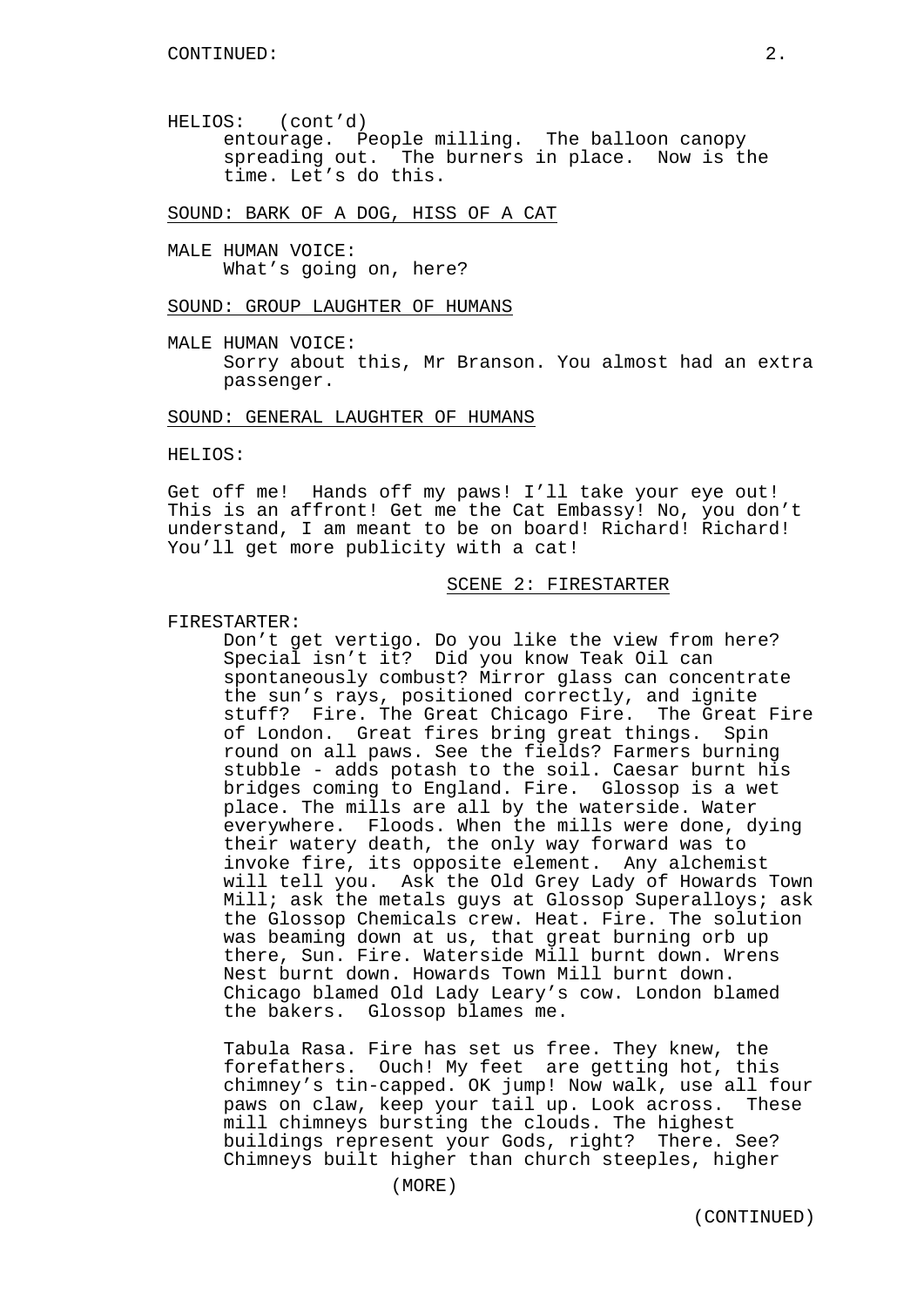# FIRESTARTER: (cont'd)

than office blocks, not even the looping viaduct that spans the valley gets close for grandeur. These temples to heat, built by the Victorian seers: seek fire, they're telling us, fire will redeem you. Around fires Glossop will gather once more. Fire is the origins of civilisation, the harnessing of flames. It heralds renewal.... Have a look down there. You see it? Fire. Once again, I have set them free.

# SCENE 3: THE BLUE LAGOON, TOLD BY

## SLATE, THE QUARRY CAT

#### SLATE:

I saw this pool build. I saw them come. This boca, this gape gouged out of the hills, the stone hacked, hammered, lathed,the lumps lorried off. Like Glossop itself, the landscape mauled, the people still feeling the blasts that dynamited their future, left them in this hole of despair.

Time slid. Hope seeped in. The town cat-licked itself, and saw the gape had been filling, slowly, with water. And by some divine intervention, the waters of this gape were the bluest blue. The miracle of the Blue Lagoon was born.

Yes these waters blue as the Riviera, blue as Sunny Spain. Viva la blue lagoon! All those far, foreign places where the deck chairs spread, the brilliant soaking sun, the paellas, the flights with singalongs starting soon after takeoff for the Canaries. All this had arrived here in Glossop at the blue lagoon. Take a lilo, some sun-cream, lie back, imagine sun. Welcome to the Blue Lagoon.

I watched them gather. In vain, the local busybodies told them, Beware! There are cars, dead cows, unknown abandoned objects lurking in those waters, your swim could be your last. The Glossop lads didn't care. They dived in, splashed around. Still the warning voices: "It's not the Mediterranean, its Ph. is close to bleach. The limestone leaks this stuff, this alkaline, that's why the water's blue. C'mon, this is Glossop for heaven's sake! Think about it: would God really have plucked a piece of clear blue sky and flung it down here into these freezing, fog-filled, rain-sodden hills? You'll get a dodgy tummy. Your skin will peel - if you don't freeze to death first with the shock of the icy water."

In vain. In vain. This Blue Lagoon, this little piece of heaven made them come. "We'll take the risk, give it one of our nine lives," the boys said.

Till finally, some clever killjoy came up with the idea of turning the water black. The (MORE)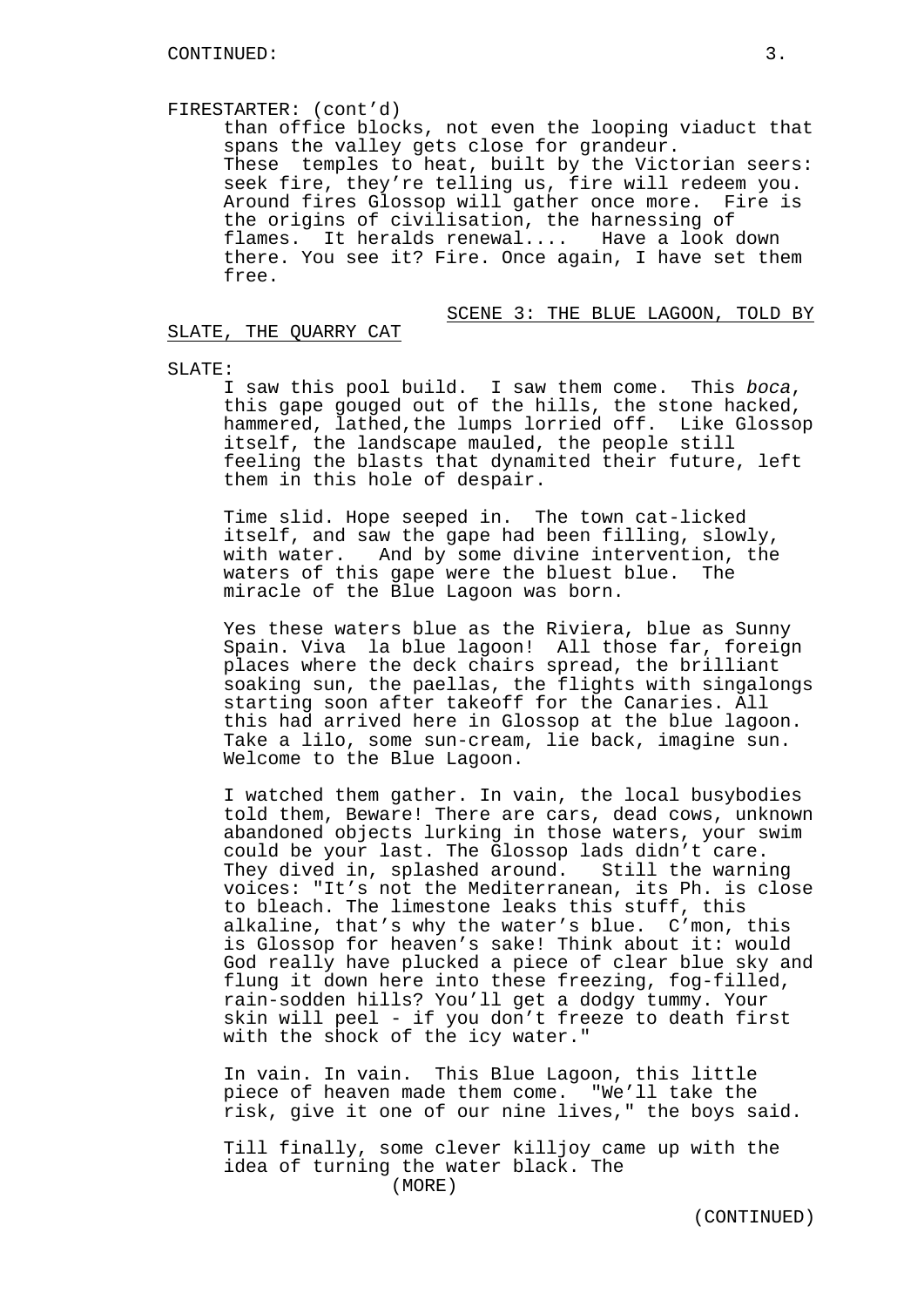#### SLATE: (cont'd)

aldermen squirted black dye into the lagoon and it turned soot black. The lads turned away at the bilious sight, and the Blue miracle died.

Yet hope is just displaced. The lads slipped away to another quarry. And if you listen carefully, some summer nights, you will hear the sound of summer raving. The Northern lads, sunk deep in a bone-dry quarry. Yes, the spirit of the blue lagoon lives on...

#### SCENE 4: NIGHT DIARY OF

### SHANGRI-LA

### SHANGRI-LA:

Moon Cycle 1 Humans are bald almost everywhere.

The entire species exhibit strange behaviours. They wash so much that have no smell. Even after they fuck, they wash. What is with that? Why sluice away the best scent? Listen... Hear that upstairs? These two fuck properly. They fuck like cats. I'm not sure why they don't eat us but I remain wary. They have a very weak kill instinct and are often forced to eat vegetables and grasses.

### Moon Cycle 2

So here we all are. Glossop. It's a sorry story. We moved from Manchester - we were slum clearance cast-offs, ordered to an overspill estate in Glossop. The humans didn't want to move but what could they do? The change was hard for them. They found the neighbours cold, the country air cold and there were fields all round. Nobody liked them, nobody welcomed them, they were beneath the locals. Townies.

Mum-human wore that worried look on her face, busy arranging things - the school for the kids, what day the rent collector came. Dad-human was out looking for work. There were plenty of mills around but not many of them taking on labour, and even when they did, they kept it in the family, Dad-human said.

# Moon Cycle 3

My contract with them has always been simple: find mouse, catch mouse, deliver mouse, keep mice away. I have two or three contracts on my Glossop patch now but this family is best. That said,they put out this shit that I'm meant to eat, but it's the warmth I'm after more than anything, and the old lady of course. I gave them some proper food one morning, a mouse its head off so they could tell it was dead - dropped it in the middle of the carpet. The commotion they struck up! Last time I give them anything. It was a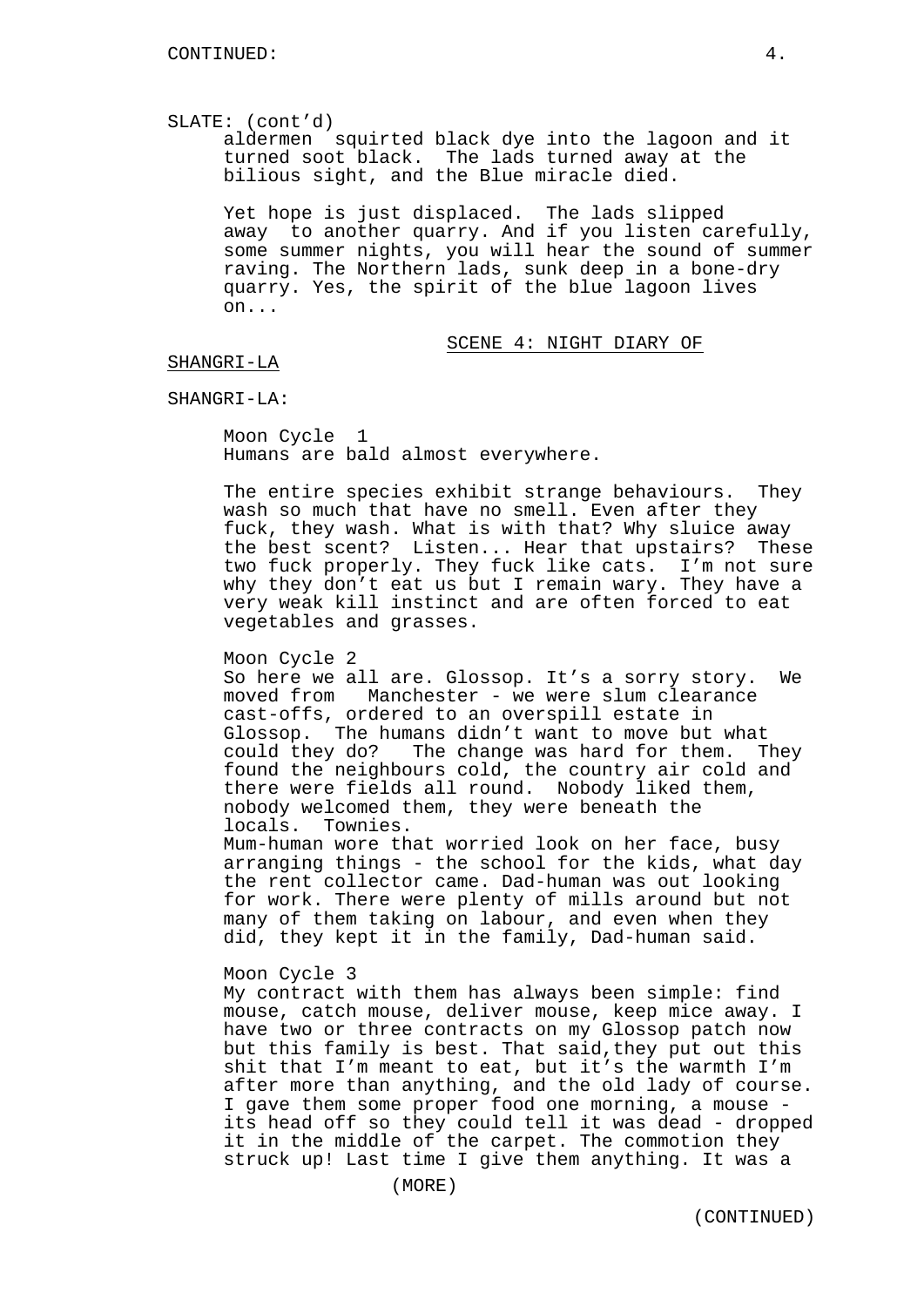#### SHANGRI-LA: (cont'd)

fat, outdoor, grass-fed one as well, not a town-bred, floorboards eek. It was a delicacy. Wasted. When we first moved here, the old lady -Nan- sat on the setee, crying. I used to sit on her, try to cheer her up but it had no effect, She'd be stroking me, and crying morning and night "why did we have to leave? I don't know anybody here. They don't even sell the right food! Even the cat's stopped purring. Even Shangri La is unhappy!'

The old lady sometimes has me on her knees, when she wears perfume and powders her face, puts on a little black hat with a veil.

In family fights , she likes me by her shoulder, so I can nudge her when I spot someone's lying.

She likes me on top of the television when the TV's on the blink, I have to curl my tail round the wires to act as a signal booster.

As for me being unhappy, the Old Lady was exaggerating, I was OK. She was right about the snow here though. Lethal it was, so high it got up, I had to leap, not walk.

My first time out in Gamesley, I did a spray census: light on mouse, heavy on cat. Poor mouse to cat ratios out here in Glossop. I sniffed and sprayed around. That got the locals agitated: "This is an area of great olfactory deprivation. Terrorised by canines, sans cat flaps, sans pigeons, full of swirling fast waters. With no fish." Sad, the local cats' scaremongering. I ignored them. A few fights later, they let me be.

#### Moon Cycle 4

Nan was miserable but I did what I could for her, brushed against her legs when she got up, encouraging her to try stepping outside some time. She said the air was biting. Of course she was used to the Manchester smog, she hadn't ever known clean air, poor girl.

First time the kids came back from school and they were bawling, totally bawling - it was a house of tears. The teacher had sat them at the back, they said, called them scum and rubbish and thick and they should go back to the town where they belonged. Nobody would sit with them at lunchtime. That got Mum fired up and she went down there and had a fight with the teachers.

I will tell you this secret. The Old Lady, she is the last Representative in Glossop of the Great Whiskered Cat Man: The Anointed. She alone of the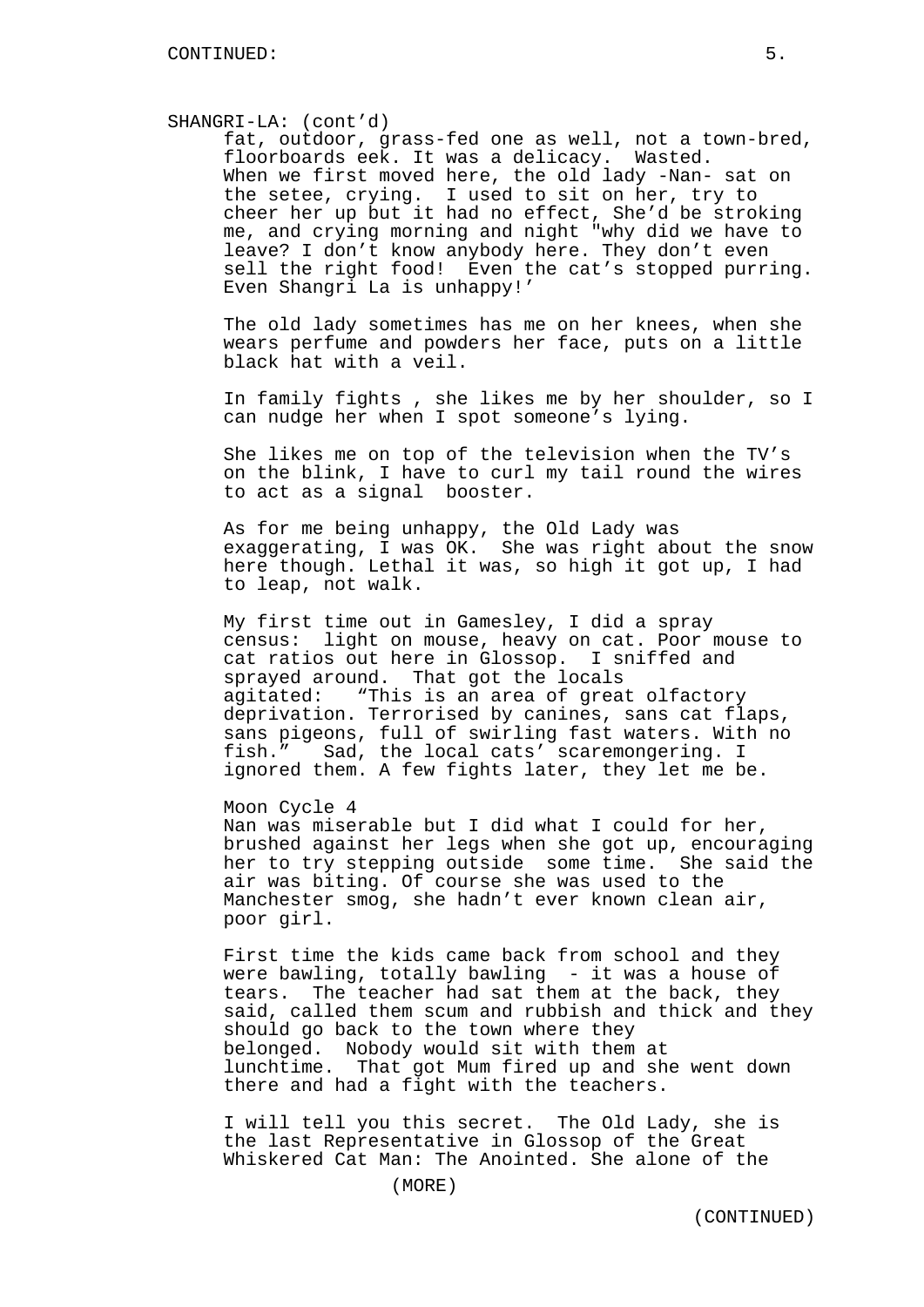#### SHANGRI-LA: (cont'd)

humans will be born again in higher form, as Cat. She alone keeps the Covenant. Allow me a brief explanation. Please, bear with me, this is not a cult: Under the Covenant of Bastat, High Priest-Cat of Egypt, the world will end unless we of Glossop observe the Cat Passover. This message was brought to Glossop by the Great Whiskered One in 1975 and was the reason I moved here. Every year, we the cats hold off the Apocalypse of Humans - their complete annihilation - by our observation of the Passover. Do we get appreciation for this? Is Dog an intelligent species?!

We have requested a sign from Bastat because we are puzzled: what is the purpose of Dog? Why is Dog put on earth? This slobbery, arse-licking stupidity on four paws? And why is Dog not eaten by the bipeds and made into carpets? Dog, sliced, garnished properly with rat eyes for succulence. Why not?

#### Moon Cycle 5

Everyone else is in bed, it's time for our ritual, me and Nan. The old lady puts two drops of the libation into my bowl. She drinks the glass while I lap mine. She recites the catechism: 'bottoms up!' A second glass, then we do the dance, me rubbing my scent into her trousers to protect her from Dog Evils, she wriggling her bottom to tell how she wants to mate, same time holding her hands up in praise of the Great Whiskered One, Divine Interpreter of Bastat. We do the song. When it's over, she sets me free into the mushrooming night.

I got back in the small hours and Nan was still up. She was crying. Crying and crying. Mum-Human tried to cheer her up. "They've got a sprung dance floor at the Norfolk Arms. Come dancing Nan, it will do you a world of good. That's it, I'm arranging it now, we'll go tomorrow!" Nan refused unless she could take me.

#### Moon Cycle 6

They've got a wicker basket, sent the kids off to their Aunty back in Manchester. They forced me into the basket. I bit and scratched - I hate baskets, I could have walked! But it was no use. Off I went with the Old Lady and everyone to the Norfolk Arms. Anyway,if she's going, it's best I go to look after her.

A right good time Nan had. Of course all the locals gawped as Mum, Dad and Nan made sweet work of that sprung floor. And gawped at me in the basket. I only suffered this indignity for the Old Lady's sake. Later that night in the pub, when the family were resting their feet, the locals sent a delegation to their table. "We would kindly ask you to desist from

(MORE)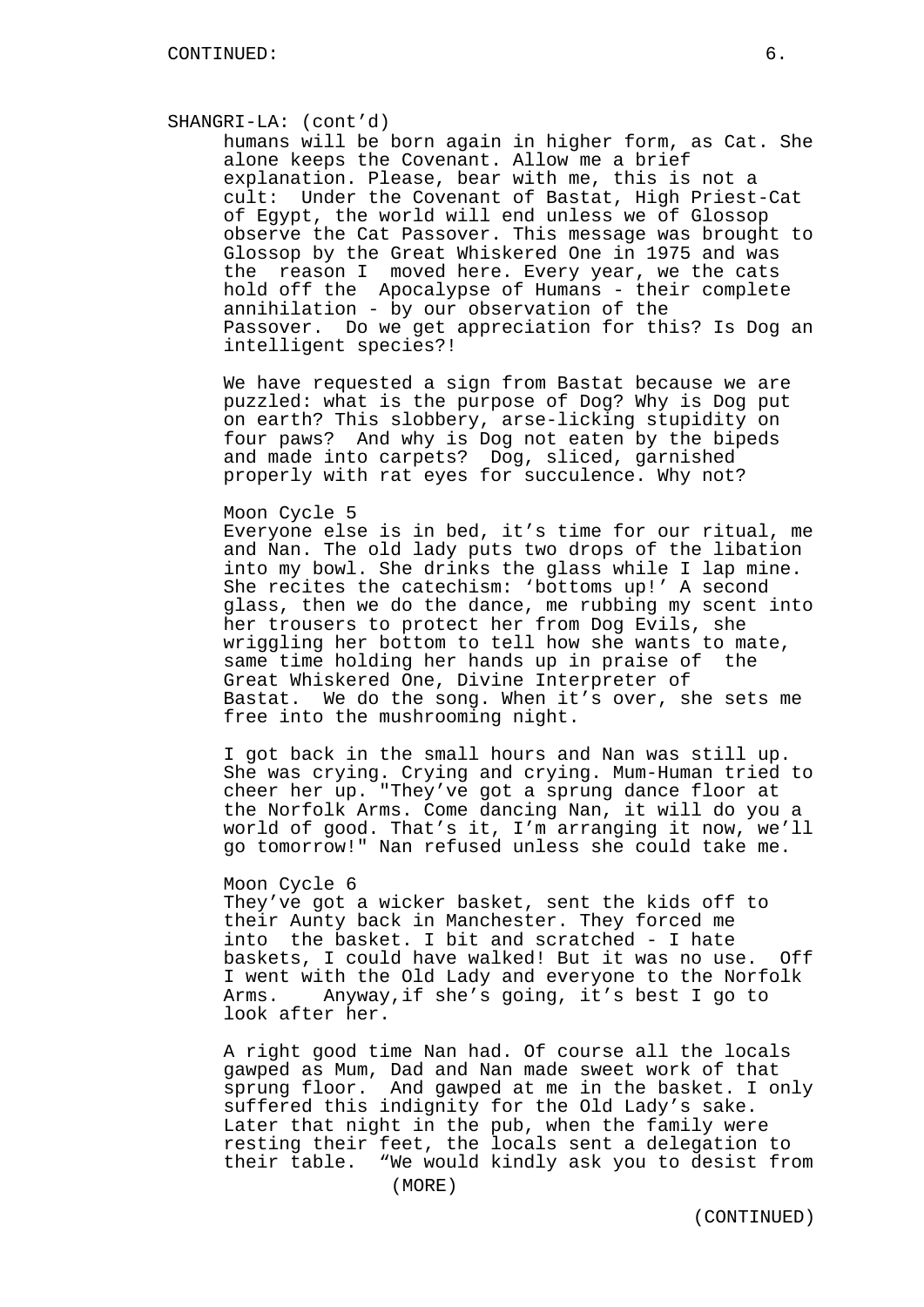#### SHANGRI-LA: (cont'd)

cavorting on our local dance floor in your Manchester manner which is lascivious to us upstanding citizens of Derbyshire. And also for causing commotion with the incessant rows what you are having in your house, there have been complaints. We being townsfolk of Glossop are not used to these uncouth ways and can you also tighten the bolts on your bed as in the night it is squeaking over-loudly when you are procreating like the wild cats of Manchester, we presume. These are not our ways. Thankyou."

Mum went red. She'd thought the walls of Glossop were thicker than Manchester ones. Dad would have punched them, it would have been total mayhem. "The humiliation, the indignity," Mum said. "But we must take the higher moral ground," Nan weighed in, "always take the higher ground." So we walked out of the No Fuck Arms, with our heads high. Mum said, "ha ha the hoity-toity citizens of Glossop what make their money knocking up the nations knickers" "The Bottom Coddlers of Glossop Society." "The Bum Warmers of Derbyshire Institute." And the bed sang as noisily as ever that night and Mum and Dad laughed away. Even Nan cheered up. She sang this song:

# NAN:(SONG)

If I was a pretty little maid

I would marry any man I want

If I could marry any man I want

I would marry a jockey.

For he would ride and I would ride

We would ride together

Oh what fun in the middle of the night

Riding one another!

### SHANGRI-LA:

"Ooo! Shangri La's purring," Nan called, out. "You two love birds up there, Shangri La's purring again!"

When she finally sleeps, I rest at her feet. Every so often I nudge into her face, check her breathing with my whiskers, drag out her fake teeth, spray her room afresh, so she knows, even though she's sleeping, I'm here, protecting her, keeping the Covenant.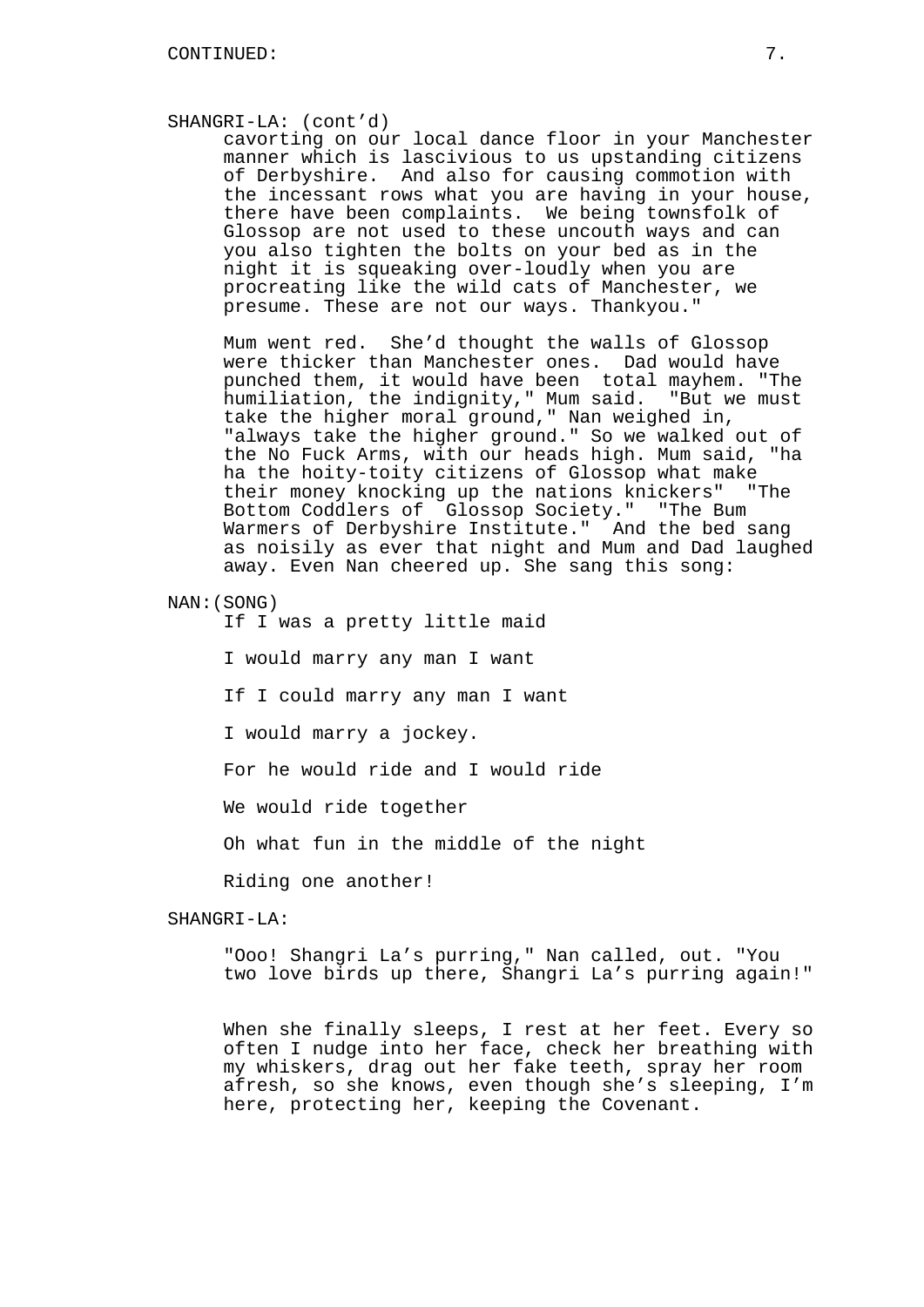# ONE THIRD:

Zzzzzz. Zzzzzz. Did those children have no homework to do? I didn't want to be a pet anymore. To hell with them. To hell with naughty boys wandering about the streets all day chasing poor animals like me. So I came here. I was hardly alone two minutes when (God dammit) an alley cat stuck its head in. No, I don't need a partner. Hmmph. A few choice words and he went away.

Hunting river rats was easy compared with dodging kids. Two fat rats later, I curled up and let one and a half eyelids close. That's when the ghosts appeared. Slipping out of the walls, these six grey children in rags with mangled arms, lice hair, moon eyes, all six of them moving in cocoons of cotton dust. Just flickering, moving around, looking lost, occasionally calling out, "Mum!" They'd died in thsi place, I knew, and were stuck in here for some reason. They saw me but left me alone. I returned the favour.

More noise. It was dark now. A cat couldn't get any rest. I dragged myself off the warehouse floor and hid. Last time it was these men with yellow hats like sunflowers. They walked around measuring everything, talked about knocking down the warehouse and building a factory. They didn't think of a poor cat like me. Where was I going to live then? But that was daytime. This was night.

It wasn't them this time. Not enough boots and rustle. Yet some human was definitely walking. The sound went quiet. Maybe it had been my imagination. No, another sound. I sighed, picked my head up from my paws, turned my ears and listened fully. A clacking sound, echoing all over the building. Quamp quamp.

This was new. Who the heck was it? I crept up. There was a girl, walking on her toes in panic, trying to see in the dark with her useless human eyes. Laughable really but humans are tryers. What was she doing here? I watched from behind a pillar. Rain was splattering the warehouse walls, whipping in through the window spaces. Lightning lit the floor for a moment. The six cotton kids cringed at the sudden light. The girl looked right through them. She saw the floor and sat down where she was, in the middle of the wreckages. She burst into tears. That drew the kids to her. They sat down around her in a circle. Of course she didn't notice them, humans never do, she just kept on crying.

CAT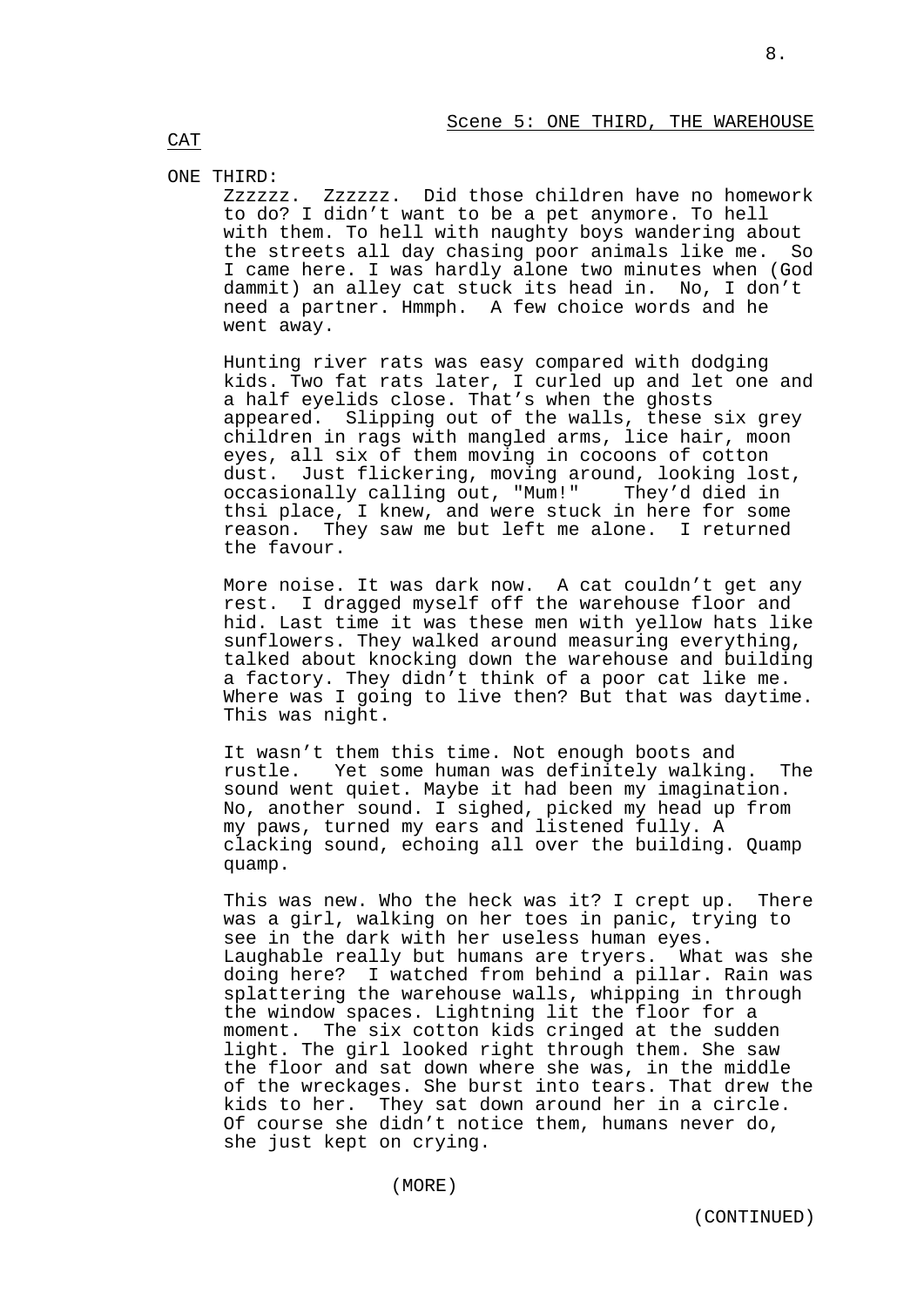#### ONE THIRD: (cont'd)

You came here all this way to cry? I left her to the cotton kids and went back into the walls to wait for mice. My eyelids shut again. I was devouring a fish, eating it up to my larynx. I realised it was just a dream, but it was a good one, my favourite, and I kept it going. I was about to bite into the fish-head when there was this scream. One long, girl scream. What the hell? I lifted an eyelid. It seemed there would be no sleep for me tonight.

I padded over. The girl was on the ground way below, holding her leg. She'd fallen down the big void where the stairs had been. The stairs had long gone and it was a pretty stupid thing to try step there, but that's humans for you. The girl looked at me and stopped crying. I sat above her, looking down, weighing up her dark eyes and silk hair, considering how mouse-like she was.

She began talking to me: "I'm so glad you're here. I've broke me ankle, I can't move. I'm so so stupid. I shouldn't of left home." She started crying again. "I loved this boy but me mum told me I was too young to have a boyfriend so we ran off. Well, he was supposed to meet me at the station but he wasn't there. I got the train to Manchester, only I think I caught the wrong train." More crying.

The six cotton kid ghosts had all climbed down into the stairwell and were sitting listening to her, sniffling at her story.

Hey! Hey, I got a sob story too! You know why my name is One Third? Because my mother didn't have enough milk for seven kitties. I stayed hungry all the time. I nearly died of starvation 'nuff times, but I survived. The girl fell asleep. The six ghost kids climbed up and left. Typical. Nobody wants to hear my story. It even bores me.

I was about to leave in the morning when I heard her crying again, calling out to me. "Kitty Kitty Kitty! Please don't leave me!" I showed her my face a couple of times but I was done with conversation. I waited for those yellowish hats to come. When they finally arrived, I stood in the middle of the big door and started meowing and screaming. Jeez! The effort it took to catch these hats' attention, I almost had to tear my throat out. Finally they came. I had them follow me, all the way to the stairwell void. Now the girl had stopped crying. Cry now, girl! Humans. Useless.

MALE VOICE 1: Dumb cat. Making all that noise about nothing.